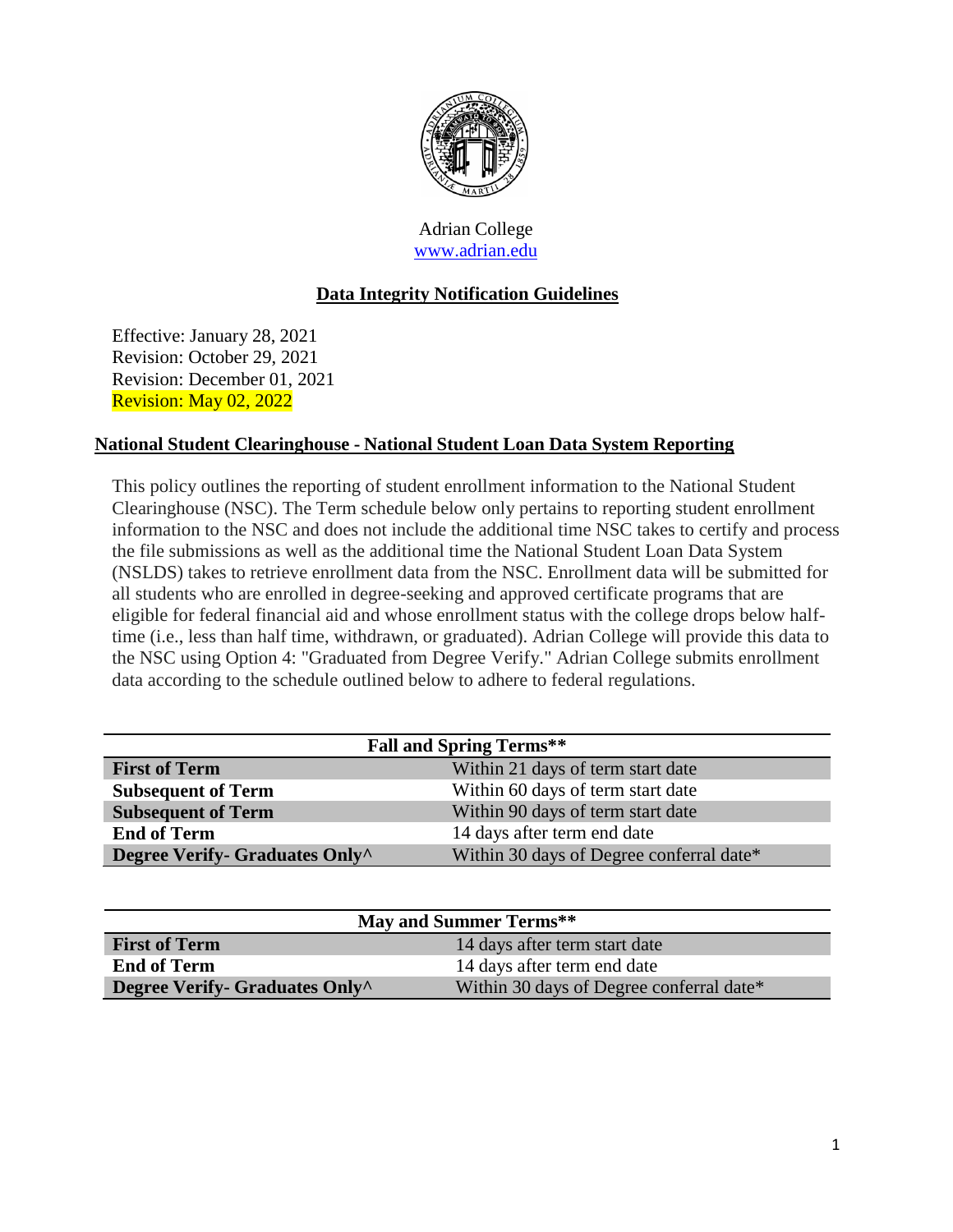- 1. The Registrar will ensure the related fields (i.e. enrollment and status dates are correct) in the Student Information System (SIS) are accurate and filled out before Information Technology administrators (IT) exports the data.
	- a. When incoming students are classified as "enrolled", IT will set the anticipated graduation date on the student record.
	- b. IT will adjust anticipated graduation dates for the transfer students and will be recorded at four years.
	- c. The Registrar will modify anticipated graduation dates as needed.
	- d. If Financial Aid identifies missing data, they will immediately notify the Registrar.
- 2. IT will export the data per the NSC specifications from the SIS into an Excel file.
	- a. Tuesday after the Census date for the First of Term (IT confirm with Registrar)
	- b. Two weeks for Subsequent Terms
	- c. Friday after grades are due before submission due date for the End of Term
- 3. IT will then send the Registrar the data for verification before NSC submission due date as outlined above.
- 4. Once the data is verified by the Registrar, IT will then submit the verified files to the NSC before the submission due date as outlined above.
- 5. Upon file submission to NSC, NSC will notify via email if there are any issues with the submitted file format that need to be corrected. These will be corrected by IT.
- 6. Upon receipt of a Student Status Confirmation Report (SSCR) email, the Registrar will log into NSC and correct the identified errors as they appear on the SSCR report. The Registrar, IT, and Financial Aid will all be on the error email list and work together.
- 7. The Registrar will update a student's enrollment information directly into the NSC database when their graduated status date has changed after the 60-day degree verify data has been submitted.

Notes:

^Adrian College has three official graduation conferral dates per academic year: Fall, Spring, August  $1<sup>st</sup>$ .

\*Adrian College will use the information on file in the student information system, Blackbaud, to complete enrollment reporting.

\* Any error resolution required by the NSC willbe reviewed and completed by the Registrar and IT. All necessary changes will be submitted electronically using the NSC secure portal.

\*60 Days Degree Verify of Graduates Only will be included in the First of Term Reporting for the next semester.

\*The NSLDS will obtain necessaryinformation from the NSC once the file is processed.

\*\*A specific calendar will be defined at the start of each academic year with institutional due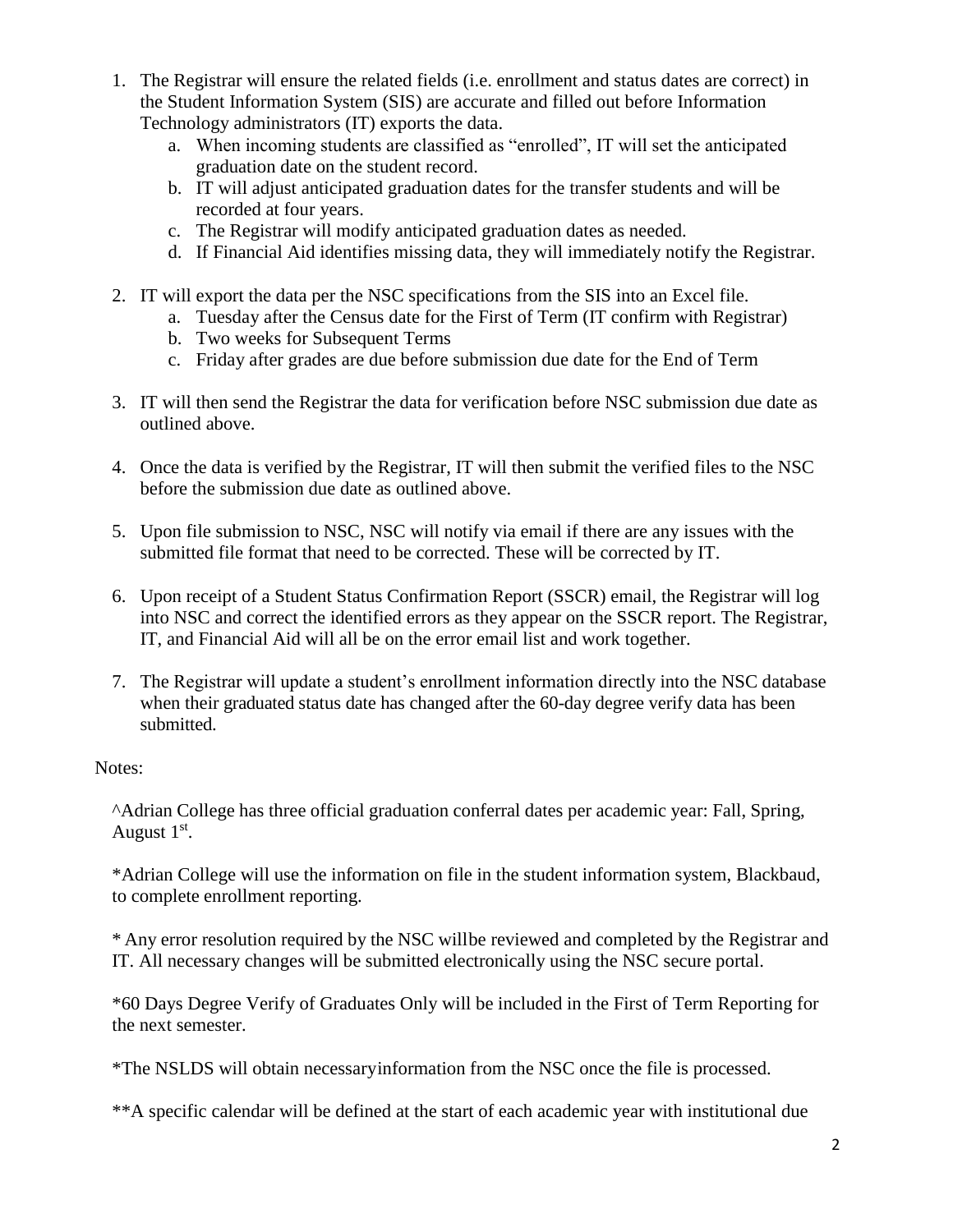dates. Registrar will provide annual calendar "maintenance" to ensure the accuracy of the NSC term start/end date in the NSC portal.

#### **Student Initiated Withdrawal Process**

Step 1: Students should pick up a withdrawal checklist from the Registrar's Office and are prompted to complete the online exit interview.

The online exit interview is sent via email to the students Adrian College account.

Step 2: Student obtains the required signatures from the offices on the checklist.

- The checklist provides the students with offices that need to be notified of their intent to withdraw. This provides the student and the offices an opportunity to discuss the implications of withdrawing.
	- 1: Financial Aid- discuss financial implication of withdrawing at this time, obtain signature
	- 2: Housing- notify Director of Housing to coordinate move out date, obtain signature
	- 3: Student Business Services (Cashier's Office)- discuss how to pay remaining balance and implication if the balance remains outstanding, obtain signature
	- 4: Academic Services, conduct in person exit interview and obtain signature Academic Services will provide a copy of the interview answers to the Registrar's Office for the student's permanent file

Step 3: The completed checklist needs to be returned to the Registrar's Office. Verify at this time that the student has completed the online portion of the exit interview. If not completed, resend the link and notify the student that their withdrawal cannot be process until this is completed.

Step 4: The following offices are notified of a student's official withdrawal date by the Registrar's Office:

- Student Business Services (Cashier's Office)
- Financial Aid
- Academic Services
- Housing
- Student Life
- Campus Safety
- Payroll
- Library
- Sodexo

After a student completes the checklist, an email is sent to the student's faculty for last date of academically related activity. The information is then recorded on the withdrawal spreadsheet that is shared with housing, student business office, financial aid, and academic services.

#### **Start of Semester Enrollment / Matriculation Process Verification**

Housing will send an updated new student "not checked in" list to the Registrar's Office by Monday morning of the first date of the semester.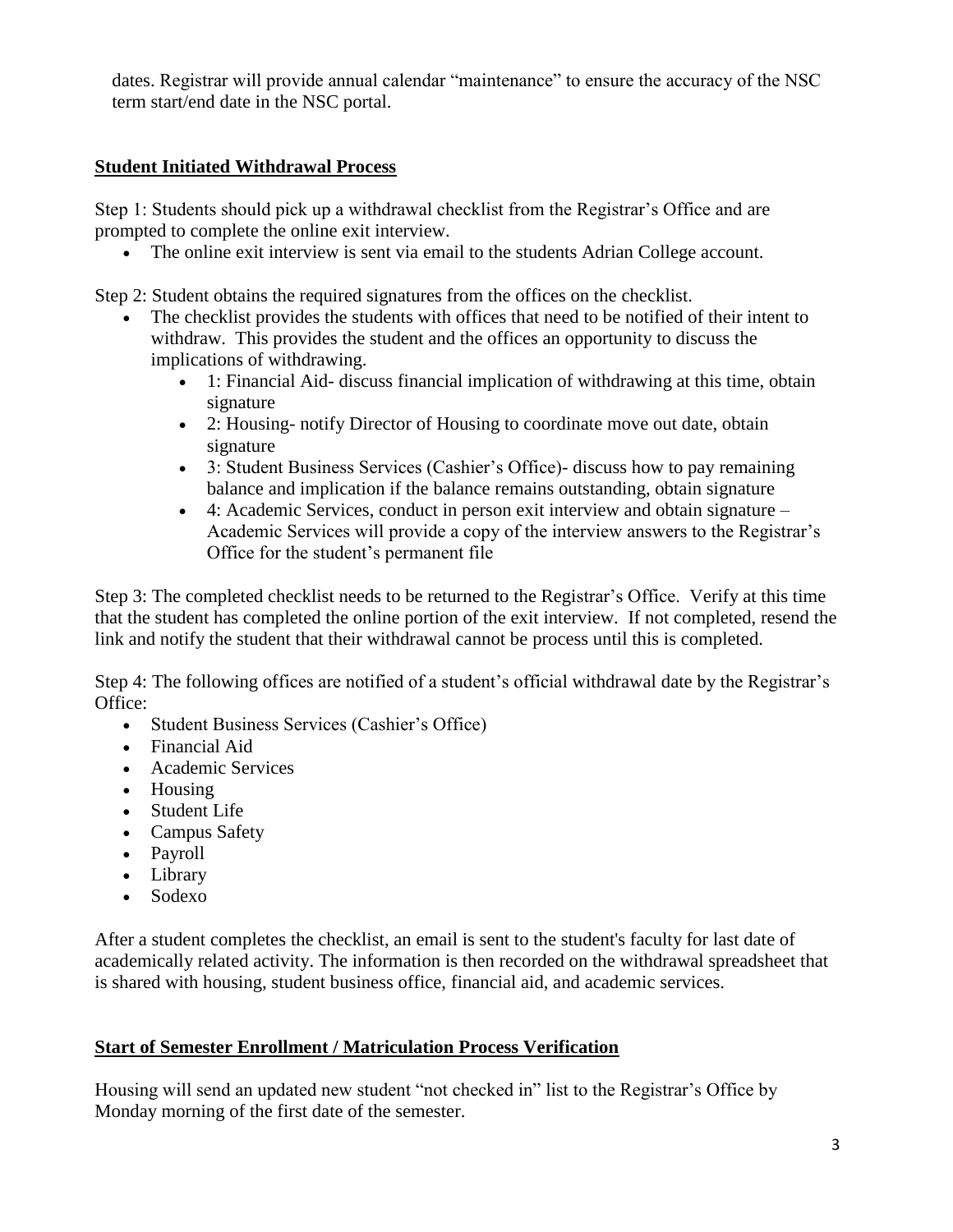Housing will send an updated returning student "not checked in" list to the Registrar's Office by Wednesday of the first week of the semester.

Housing will conduct a room check on the first Friday of the semester and report to the Registrar.

The Registrar will ask the faculty to confirm student roster verification on Friday of the first week and second week of classes. They will use their rosters in the Faculty Portal to verify class rosters.

IT will audit the single sign-on, email, and LMS for activity on the second Friday of the semester and report to the Registrar any inactive accounts for census data.

[VP of Business will confirm with food services for activity on the second Friday of the semester and report to the Registrar any inactive accounts for census data.]

Athletic Team Coaches will submit roster verification on the first Friday of the semester for census data.

Friday of the second week is the census date for the institution.

#### **Academic Engagement and Enrollment**

#### **Purpose**

• This Policy is designed to support Adrian College's effectiveness in meeting federal and state financial aid management requirements, and reduce the College's regulatory liability.

#### **Assumptions**

- Students will successfully complete the semester in which financial aid funds are awarded.
- Students withdrawing from one or more classes may not be eligible to receive the full amount of aid for that semester.

# **Definitions**

- **Title IV funds granted by AC:**
	- o Pell
	- $O$  F SEOG
	- o Federal Work Study
	- o Subsidized
	- o Unsubsidized
	- o PLUS (parent and grad)
- **Federal Return of Title IV Funds Calculation**
	- $\circ$  A formula that measures the percentage of days enrolled during a semester. The percentage is determined by dividing the number of days enrolled by the number of calendar days in the semester, including weekends and holidays. Based on this percentage, financial aid will be prorated to reflect the amount of aid that was earned during the period of enrollment. The amount of aid that was earned will remain on the student's billing account and the amount of aid that was unearned will be returned to the appropriate federal aid programs. Once the attendance percentage is past the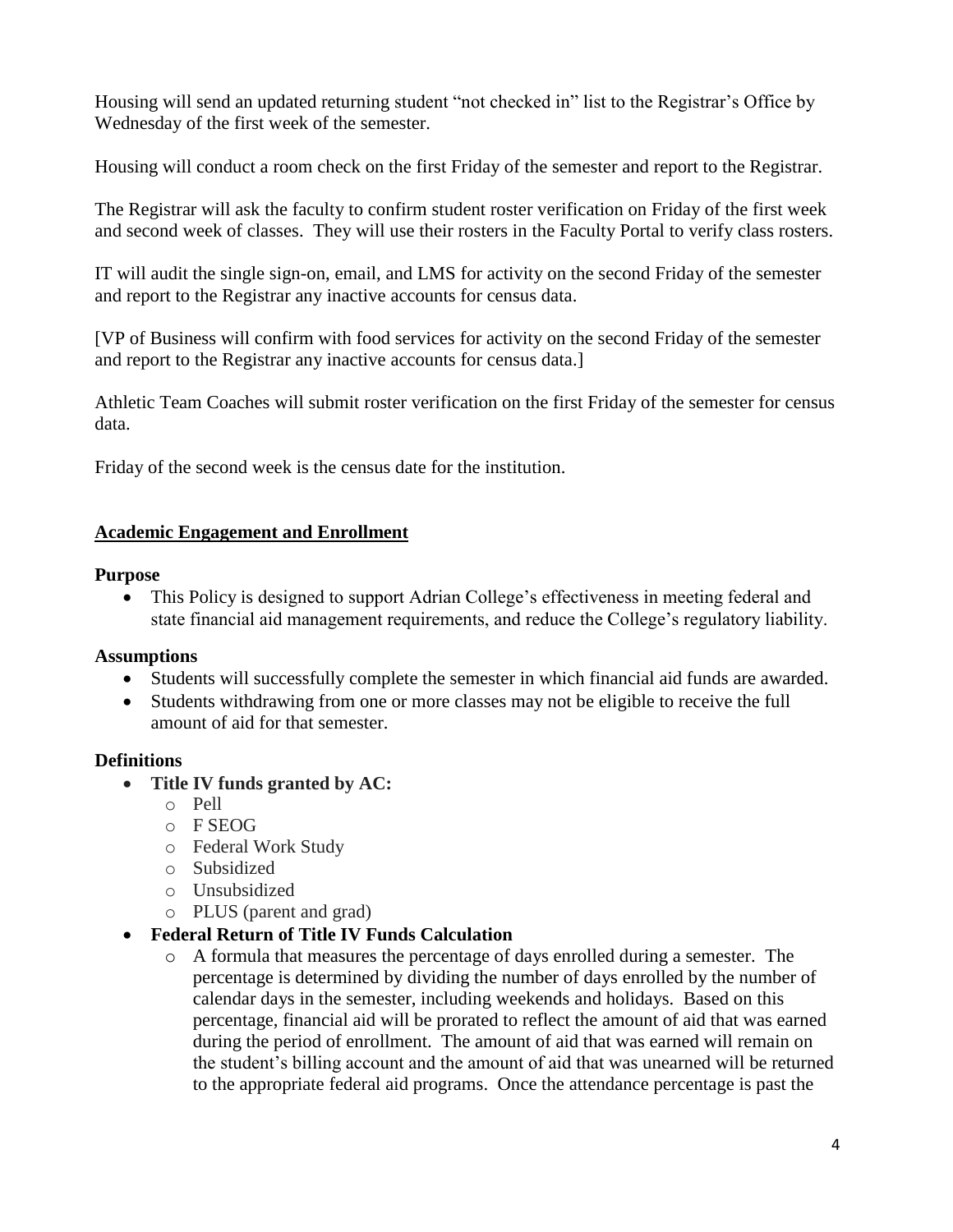midpoint of the term, all Title IV Financial Aid is considered to be earned and remains on the student's account.

# **Institutional Aid**

- o Any scholarship or grant awarded by Adrian College.
- **Census Date**
	- $\circ$  Date identified by the institution to mark matriculation for the term, the 2<sup>nd</sup> Friday of the term (same date as the Roster Verification date).

## **Student-initiated Withdrawal**

o All student withdrawal requests are initiated in the Registrar's Office (See process above)

## **Administrative Withdrawal**

- o College-initiated withdrawal as a result of:
	- Student conduct sanction
	- **Judgment from VPAA and Dean of AA**
	- **Medical**
	- Reports of non-attendance

# **Academically Related Activity**

- o The Department of Education defines academically related activity as attending class, examinations or quizzes, tutorials, computer-assisted instruction, completing an academic assignment, paper or project. Living in the residential halls and/or participating in the meal plan, participating in academic advising and/or counseling, or logging into an online class without active participation are however **not** examples of academically related activities.
- **W grade**
	- o A grade of W indicates "withdraw" on the transcript. This grade indicates the withdraw process took place prior to the withdraw deadline of the term and was initiated by the student.

# **Midpoint of a term**

- oFor students enrolled in 15-week courses, the midpoint of the term is the week immediately following the mid-term.
- oFor students enrolled in 8-week courses, the midpoint of the term is week five of the class.

#### **Student Attendance Policy**

- Adrian College expects students to attend all regularly scheduled classes for instruction and examination. When a student is absent from class, the student should immediately convey the reason for the absence directly to the instructor. The student is responsible for all material presented in class and for all announcements and assignments.
- The decision to permit students to make up work that is required in any missed class resides with the instructor. Individual instructors or departments may have attendance policies stricter than that of the College, as long as the policies are stated in the course syllabus.

# **Faculty Responsibility for Attendance, Notifications, and Records**

- Faculty members will state their attendance policy clearly in the course syllabus and announce it at the beginning of each semester.
- The faculty member will notify the Registrar's Office electronically about any student who has never attended his/her course, or logged in to an online course, by the "Roster Verification" deadline each semester, the 2nd Friday of the term (same date as the Census date).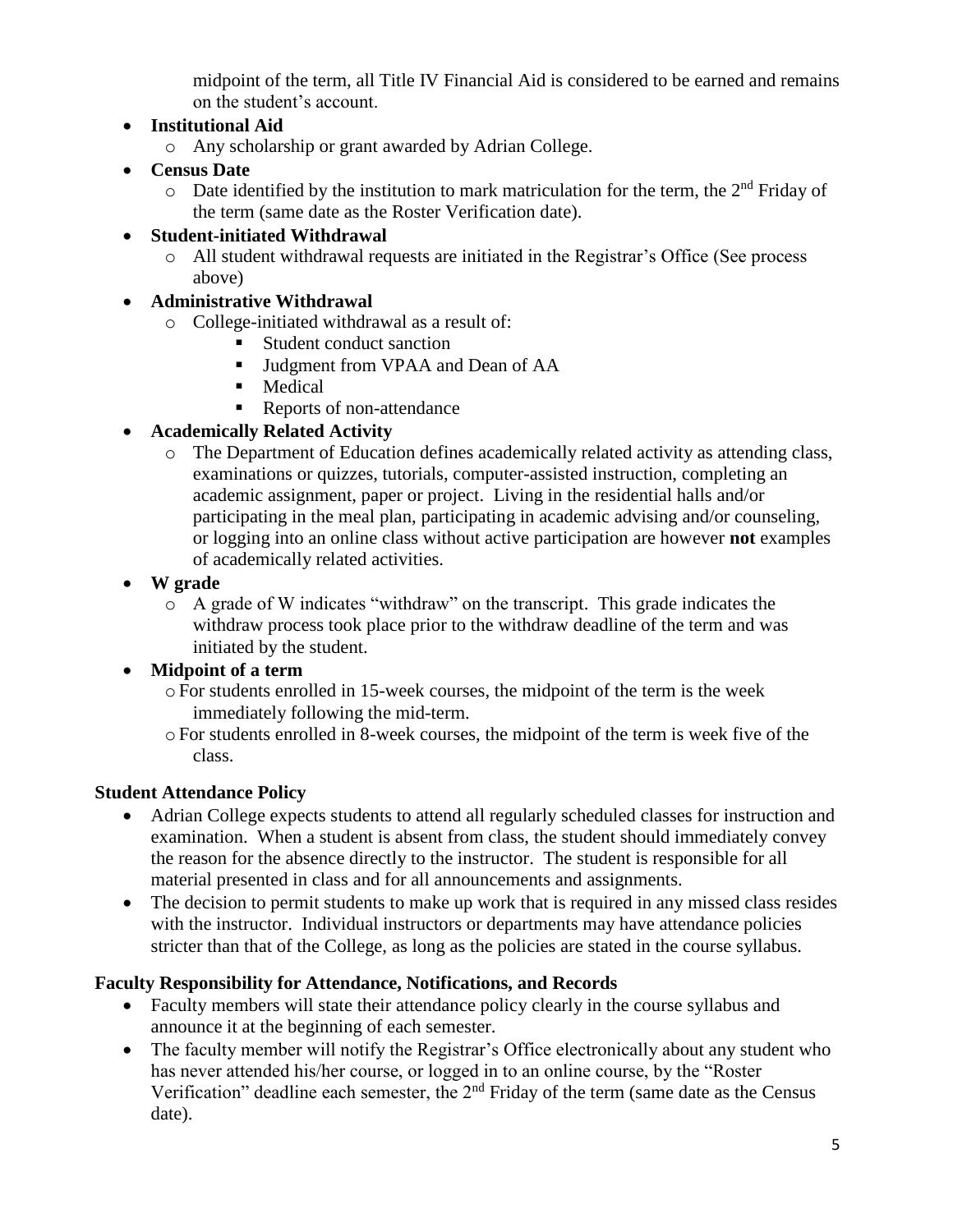• When a faculty member enters an F grade, they must report a date of last academically related activity for the course to the Registrar's Office. This must be done immediately after midterms and finals grades are submitted. The faculty member should be able to produce documentation in evidence of the date assigned.

## **Withdrawal Policy**

- Withdrawing from a course may be student or College initiated. Any withdrawal from a course, for whatever reason, may affect a student's eligibility for financial aid.
	- o **Student Initiated Withdrawal**
		- A student may drop one or more courses during a brief period during the beginning of a semester (dates will be posted in the Academic calendar). Any courses dropped during this period will not appear on the transcript.
		- Students may withdraw from a course up to the midpoint of the term and receive a W for the course on his/her transcript (dates will be posted in the Academic calendar).
			- For students enrolled in 15-week courses, the midpoint of the term is the week immediately following the mid-term week.
			- For students enrolled in 8-week courses, week 5.
	- o **College Initiated Withdraw–Administrative Withdrawal**
		- A student may be administratively withdrawn from the College or a course if:
			- Student conduct sanction
			- Judgment from VPAA and Dean of AA
			- Medical
			- Reports of non-attendance

# **Return of Financial Aid Funds**

# **Title IV Federal Aid**

- o If it is determined that Title IV funds need to be returned, by Federal Law they will be returned in the following order:
	- **Unsubsidized Loans**
	- Subsidized Loans
	- Parent PLUS Loans
	- Federal Pell Grant
	- Federal SEOG
	- Other Title IV Assistance

# **Institutional Financial Aid**

 The amount of institutional financial aid earned after a withdrawal is calculated using the Federal formula. For example, if a student is determined to have earned 50% of their Federal Aid eligibility, they have also earned 50% of their institutional aid.

#### **Student Billing / Financial Status Review Process**

The chart listed below reflects the process for continued review of Student Billing / Review in order to mitigate students' matriculating throughout the course of a semester without attending to their respective financial obligations.

Rotation: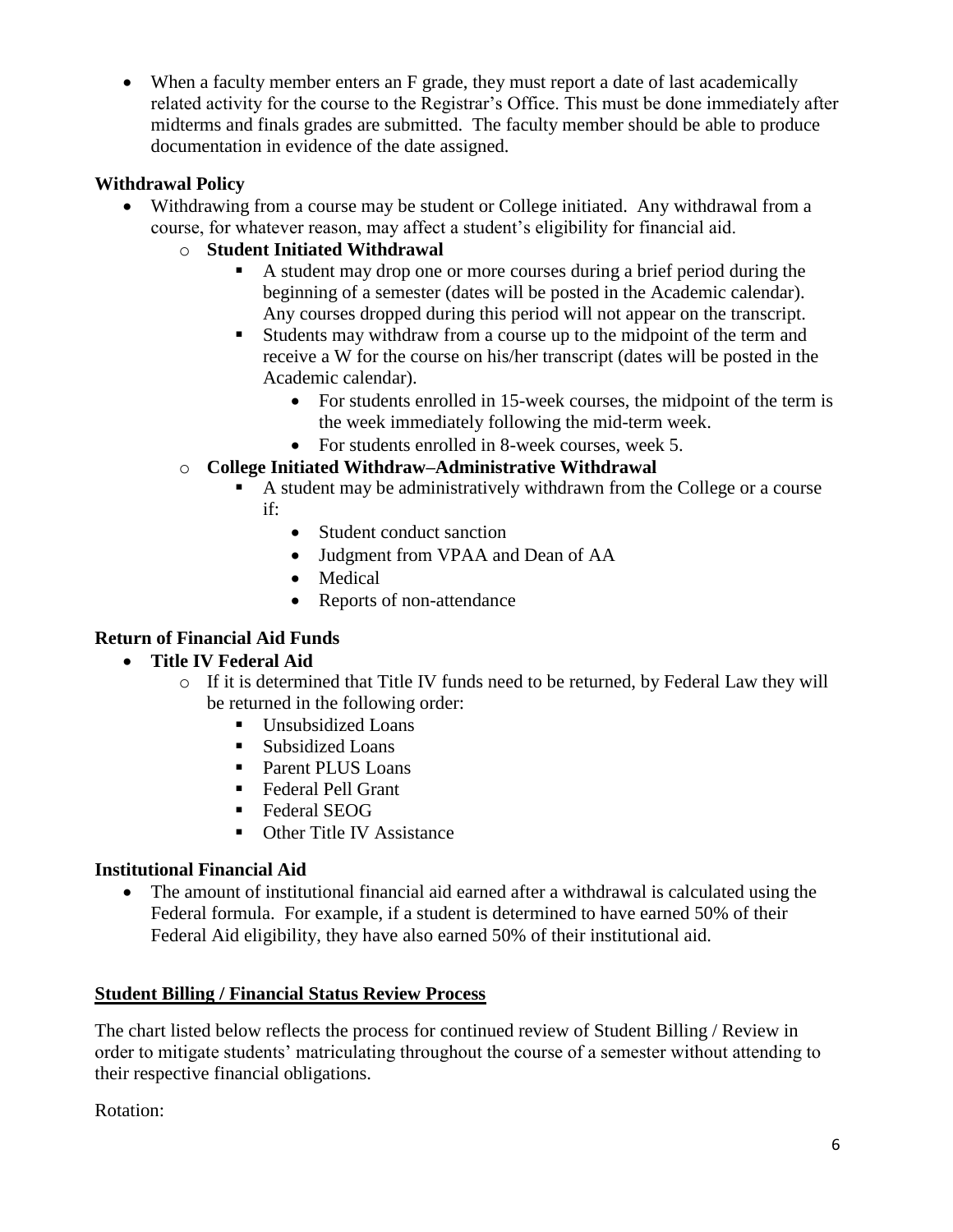The chart listed below can be adjusted each term to reflect the actual dates for the given semester.

| <b>Initiating Event</b>                                                                                    | Date                        | Action                                                                                                                                                                                                                                                                                    | Department /<br>Committee                       |
|------------------------------------------------------------------------------------------------------------|-----------------------------|-------------------------------------------------------------------------------------------------------------------------------------------------------------------------------------------------------------------------------------------------------------------------------------------|-------------------------------------------------|
| <b>Billing Reminder</b>                                                                                    | Early June                  | SBS notifies Registrar, Housing, and<br>Financial Aid offices to prepare data for<br>the fall semester billing. Data is to be<br>forwarded to IT by week of June 20 - 24                                                                                                                  | SBS / Registrar /<br>Financial Aid /<br>Housing |
| <b>Fall Semester</b><br>billing                                                                            | July $1 - 6$                | Review billing data for errors - print<br>statements, information<br>sheets. Fold/stuff/mail out. All new<br>students are required to complete the<br>Financial Responsibility Statement and<br>optional Waiver Release form. All<br>students are required to choose a<br>payment method. | <b>SBS</b>                                      |
| <b>Sneak Peek</b>                                                                                          | July 15                     |                                                                                                                                                                                                                                                                                           |                                                 |
| Welcome Week<br>Day 1                                                                                      | Sunday,<br>Aug.             |                                                                                                                                                                                                                                                                                           |                                                 |
| <b>Early Athletics</b><br>Move-ins                                                                         | Aug.                        | Send students to FA and SBS until<br>paperwork is complete before allowed to<br>practice                                                                                                                                                                                                  | Athletics                                       |
| Registration                                                                                               | October 25<br>November<br>5 | Verify authorization of or obtain Student<br><b>Statement of Financial Responsibility</b>                                                                                                                                                                                                 | <b>SBS</b>                                      |
| Begin the weekly<br>report of previous<br>balance to<br>Athletics and<br>Retention<br>Committee<br>(holds) | 1st week                    |                                                                                                                                                                                                                                                                                           | SBS/FA                                          |
| Begin the weekly<br>report of current<br>balance to<br>Athletics and<br>Retention<br>Committee             | 3rd week                    |                                                                                                                                                                                                                                                                                           | SBS/FA                                          |
| <b>Billing Reminders</b><br>to FA, Housing,<br>& Registrar                                                 | November<br>$5 - 10$        | Prepare data for Spring semester billing                                                                                                                                                                                                                                                  | <b>SBS</b>                                      |
| <b>Spring Semester</b><br><b>Billing</b>                                                                   | December<br>$1 - 5$         | Produce Spring semester billing<br>statements (mailed & available on<br>NetClassroom)                                                                                                                                                                                                     | <b>SBS</b>                                      |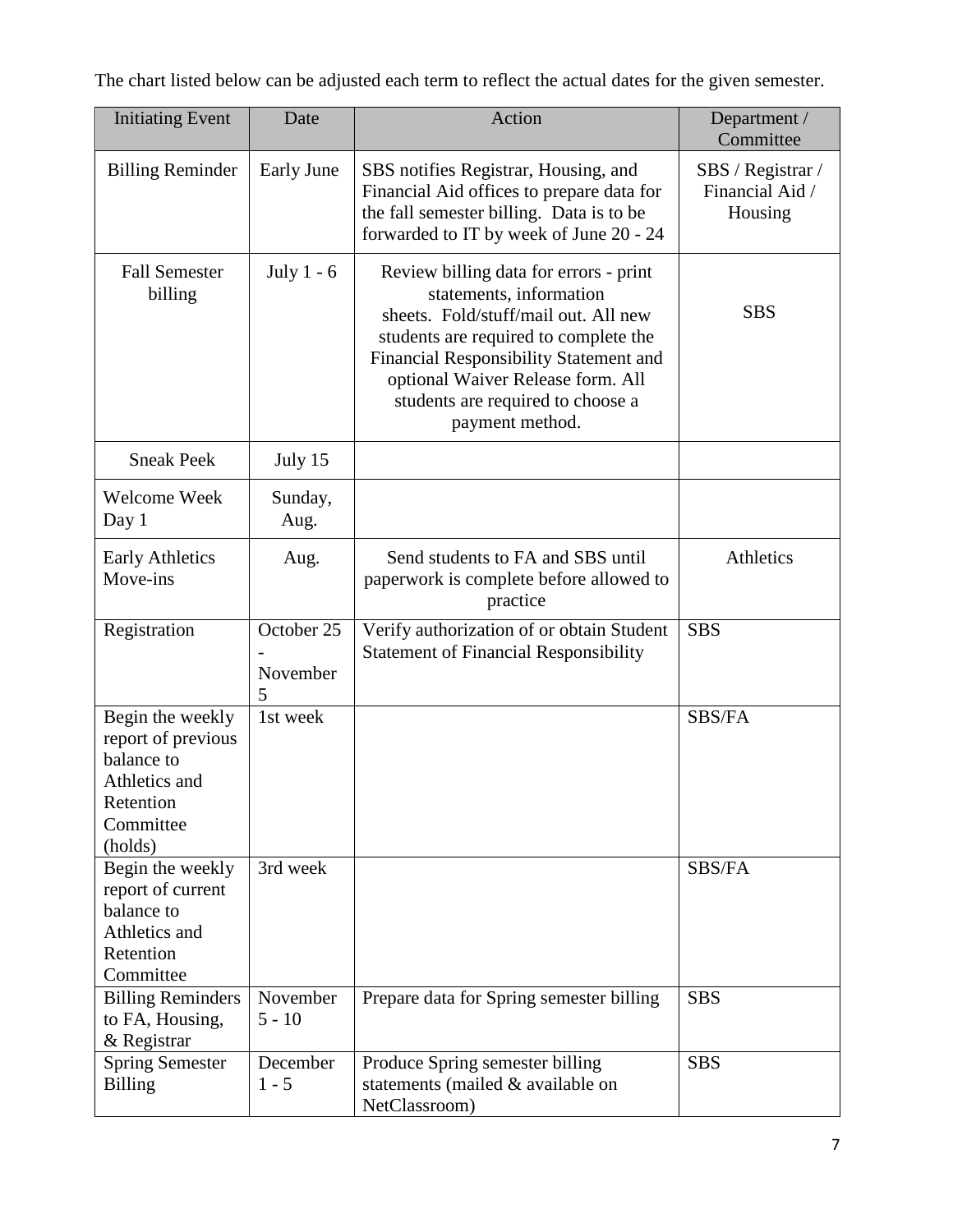| <b>Spring Semester</b>  | December   | Produce billing emails to new incoming  | SBS/Admissions          |
|-------------------------|------------|-----------------------------------------|-------------------------|
| <b>Billing</b>          | $15 -$     | students                                |                         |
|                         | January 5  |                                         |                         |
| 1st Day of              | January    | <b>Residence Census</b>                 | Res. Life / Student     |
| Classes                 | $10-13$    |                                         | <b>Affairs</b>          |
| Last day to             | January 18 | Dining Hall Census * Meal Card Review   | Sodexo / Student        |
| Add/Drop                |            |                                         | Affairs                 |
| Begin the weekly        | 1st week   |                                         | <b>SBS/FA</b>           |
| report of previous      |            |                                         |                         |
| balance to              |            |                                         |                         |
| Athletics and           |            |                                         |                         |
| Retention               |            |                                         |                         |
| Committee               |            |                                         |                         |
| (holds)                 |            |                                         |                         |
| Begin the weekly        | 3rd week   |                                         | SBS/FA                  |
| report of current       |            |                                         |                         |
| balance to              |            |                                         |                         |
| Athletics and           |            |                                         |                         |
| Retention               |            |                                         |                         |
| Committee               |            |                                         |                         |
| 3 weeks before          | February 4 | Notification to students of past-due    | <b>SBS</b>              |
| applying holds          |            | account status if not on multi-payment  |                         |
|                         |            | plan - with weekly reminders            |                         |
| <b>Spring Break</b>     | February   | Financial Aid Completion (Term)         | Financial Aid /         |
| <b>Begins</b>           | 25         |                                         | <b>SBS</b>              |
| <b>Spring Break</b>     | February   | Notify AD of student athletes with past | <b>Business Affairs</b> |
| <b>Begins</b>           | 25         | due accounts $> $1,000$                 |                         |
| <b>Spring Break</b>     | February   | 2nd Residence Census                    | Res. Life / Student     |
| <b>Begins</b>           | 25         |                                         | Affair                  |
| <b>Spring Break</b>     | February   | Apply holds to accounts with balances > | <b>SBS</b>              |
| <b>Begins</b>           | 25         | \$200 and monthly payment plans that    |                         |
|                         |            | are not current w/plan payments         |                         |
| Review of               | March 1st  | Review of Accounts *Meal Card &         | SBS / Financial         |
| <b>Balances</b>         |            | <b>Room Access Review</b>               | Aid / Sodexo /          |
|                         |            |                                         | <b>Student Affairs</b>  |
| Mid-Term Grades         | March 9 -  | <b>Review At-Risk Students</b>          | Retention               |
| Due                     | 16         |                                         | Committee               |
| Fall Advising &         | March 28   | Produce and review Hold List            | SBS / Retention         |
| Registration            |            |                                         | Committee               |
| Opens                   |            |                                         |                         |
| <b>Final Grades Due</b> | May 5th    | Produce and review Hold List            | SBS / Retention         |
|                         |            |                                         | Committee               |

| Initiating Event | Date(s) | Action | Department<br>Committee |
|------------------|---------|--------|-------------------------|
|------------------|---------|--------|-------------------------|